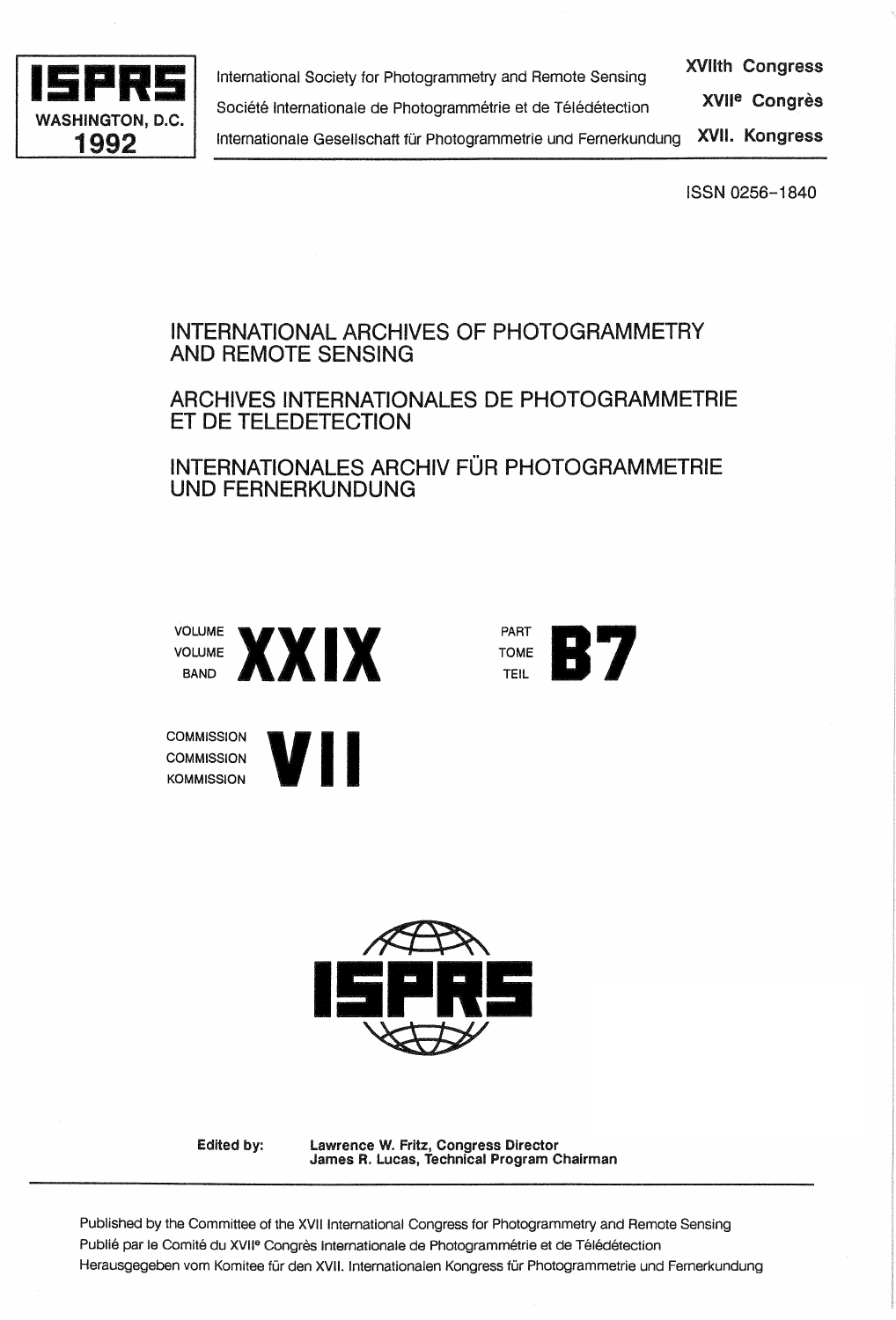## 1988-1992 ISPRS COUNCIL

| President                    |
|------------------------------|
| <b>Secretary General</b>     |
| Congress Director            |
| Treasurer                    |
| <b>First Vice President</b>  |
| <b>Second Vice President</b> |

Kennert Torlegard (Sweden) Shunji Murai (Japan) Lawrence W. Fritz (USA) Keith Atkinson (UK) Gottfried Konecny (Germany) Ivan S. Katzarsky (Bulgaria)

## 1988-1992 TECHNICAL COMMISSION PRESIDENTS

|  | Commission I - Primary Data Acquisition<br>Marcio N. Barbosa (Brazil)                                                                  |
|--|----------------------------------------------------------------------------------------------------------------------------------------|
|  | Commission II - Systems for Data Processing and Analysis<br>Klaus Szangolies (Germany)                                                 |
|  | Commission III - Mathematical Analysis of Data<br>Li Deren (P.R. China)                                                                |
|  | Commission IV - Cartographic and Data Base Applications of<br><b>Photogrammetry and Remote Sensing</b><br>Takeshi Hirai (Japan)        |
|  | Commission V - Close Range Photogrammetry and Machine Vision<br>Armin Gruen (Switzerland)                                              |
|  | Commission VI - Economic, Professional and Educational Aspects of<br><b>Photogrammetry and Remote Sensing</b><br>John Badekas (Greece) |
|  | Commission VII- Interpretation of Photographic and Remote<br><b>Sensing Data</b><br>Frank Hegyi (Canada)                               |

### VOLUME XXIX PART B

Produced by the American Society for Photogrammetry and Remote Sensing through the efforts of: L.W. Fritz, Congress Director J.R. Lucas, Technical Program Chairman L.H. Perry, Technical Program Data Base

D.F. Hemenway, Jr., Publication

Copies of individual volumes and complete sets of the ISPRS *Volume XXIX, International Archives of Photogrammetry and Remote Sensing* may be obtained from American Society for Photogrammetry and Remote Sensing 5410 Grosvenor Lane, Suite 210 Bethesda, MD 20814-2160 USA Phone: +1-301-493-0290 FAX:  $+1-301-493-0208$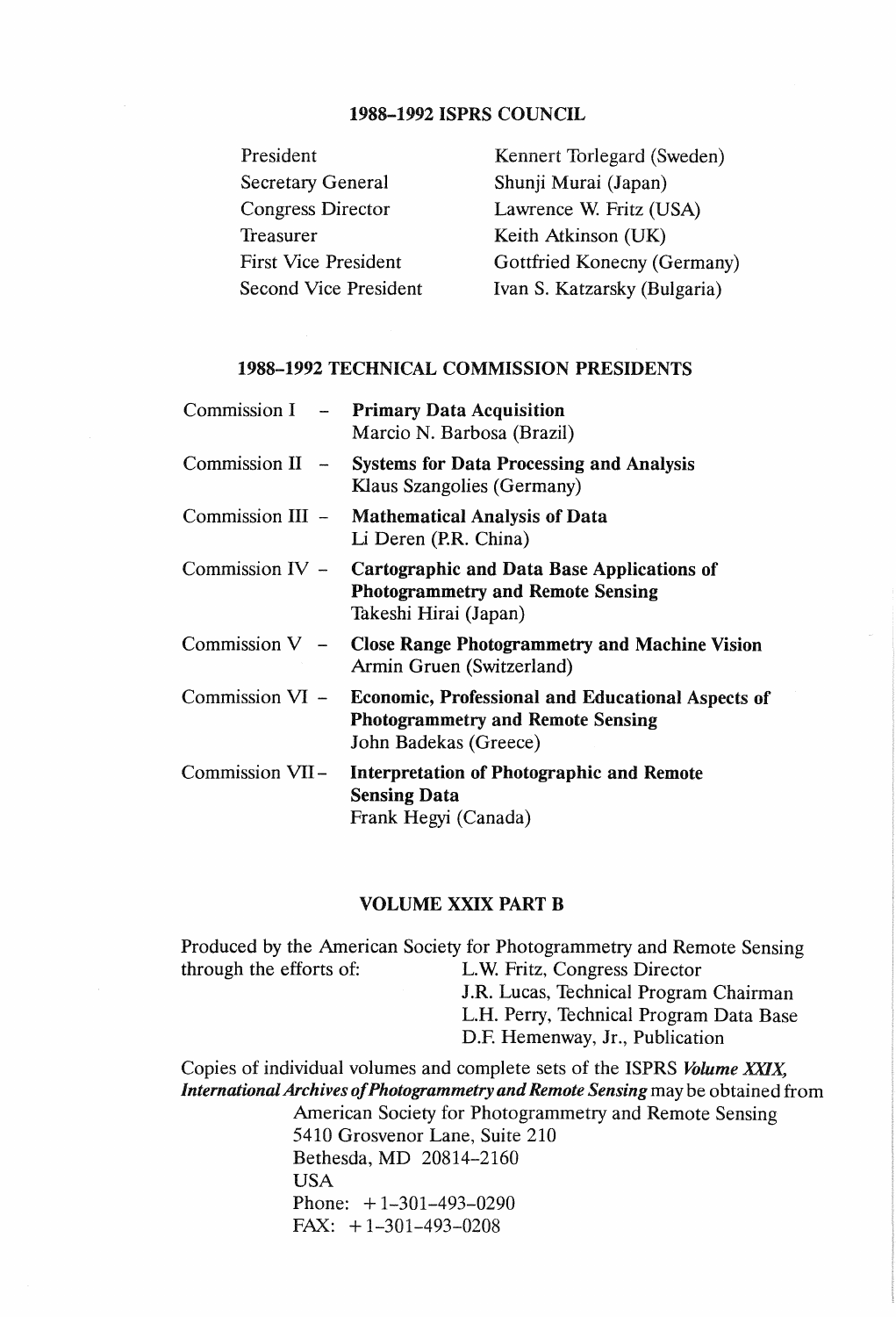#### TABLE OF CONTENTS

### VOLUME XXIX, PART B7

## THE INTERNATIONAL ARCHIVES OF PHOTOGRAMMETRY AND REMOTE SENSING

#### ISPRS COMMISSION VII - INTERPRETATION OF PHOTOGRAPHIC AND REMOTE SENSING DATA

| Information and Technological Flow in Terrirorial Management<br>Ion Grigore Sion (ROMANIA)<br>Application of the Aerial Remote Sensing in the Study on Land | $\mathbf{1}$ |
|-------------------------------------------------------------------------------------------------------------------------------------------------------------|--------------|
| Roughness and Diffusion Model in Shanghai<br>Wang Zhi Sheng (CHINA)<br>A Study on the Application to Regional Planning in Remote Sensing                    | 8            |
| and GIS Technology<br>Bian Fuling (CHINA), et al.                                                                                                           | 13           |
| Subjects Relative to an Integrated Study of Athos Peninsula (Greece)                                                                                        |              |
| Evangelos Patmios (GREECE), et al.<br>The Study of Relationship Between the Ground Targets Spectral Data                                                    | 16           |
| and ATM Data<br>Zhang Z. Gui (CHINA)                                                                                                                        | 18           |
| The Advanced Radiometric Ray Tracer: ARARAT for Plant Canopy                                                                                                |              |
| Reflectance Simulation                                                                                                                                      |              |
| Philip Lewis (UNITED KINGDOM), et al.                                                                                                                       | 26           |
| Landsat TM Image Analysis for the Thrust System of Henanshan<br>Mountains, the Northwest of China                                                           |              |
| Tan Yongjie (CHINA), et al.                                                                                                                                 | 35           |
| The Production Estimation by Remote Sensing and the Productivity                                                                                            |              |
| Spacial Patterns of Grassland in Xilingol League of Inner Mongolia                                                                                          |              |
| <i>Li Bo (CHINA), et al.</i>                                                                                                                                | 40           |
| Remote Sensing Research for Arid Ecology-Geography Environment of                                                                                           |              |
| Mountain Area in North-West of China                                                                                                                        | 43           |
| Liang Fengxian (CHINA), et al.<br>Remote Sensing in Archaeology. A New Approach to the Knowledge of                                                         |              |
| the Interaction Human/Territory                                                                                                                             |              |
| Paolo Baggio (ITALY), et al.                                                                                                                                | 48           |
| Land Degradation Assessment in the Afram Plains of Ghana - A Case<br>Study                                                                                  |              |
| Charles Asare (GHANA)                                                                                                                                       | 53           |
| Textural Analysis for Remotely Sensed Imagery                                                                                                               |              |
| Sun Xinghe (CHINA), et al.                                                                                                                                  | 58           |
| Study on Au Biogeochemical Effects using Remote Sensing Technique<br>in Western Guangdong and Hainan Province, China                                        |              |
| Xu Ruisong (CHINA), et al.                                                                                                                                  | 62           |
| Remote Sensing in Chinese Fisheries                                                                                                                         |              |
| Han Shixing (CHINA)                                                                                                                                         | 66           |
| Town Network Analysis Using Orbital Remote Sensing Data                                                                                                     |              |
| Maria de L. N. de Oliveira Kurkdjian (BRAZIL), et al.                                                                                                       | 69           |
| A Comparison of Conventional Classification Methods & New Indicator                                                                                         |              |
| Kriging Based Method Using High-Spectral Resolution Images (AVIRIS)<br>Freek D. van der Meer (NETHERLANDS)                                                  | 72           |
| Post-Classification of Misclassified Pixels by Evidential Reasoning:                                                                                        |              |
| A GIS Approach for Improving Classification Accuracy of RS Data                                                                                             |              |
| Yeqiao Wang (USA), et al.                                                                                                                                   | 80           |
| Monitoring of Recent Glacier Variations in the Southern Patagonia                                                                                           |              |
| Icefield, Utilizing Remote Sensing Data                                                                                                                     |              |
| Masamu Aniya (JAPAN), et al.<br>Application of Orbital Remote Sensing Techniques in Studying the                                                            | 87           |
| Water Quality in Lagoa da Conceiçao, Santa Catarina Island, Brazil                                                                                          |              |
| Rosana M. Rodrigues (BRAZIL), et al.                                                                                                                        | 95           |
| Detecting Soil Moisture Under Canopy by Means of NOAA AVHRR                                                                                                 |              |
| Jilong Li (CHINA)                                                                                                                                           | 101          |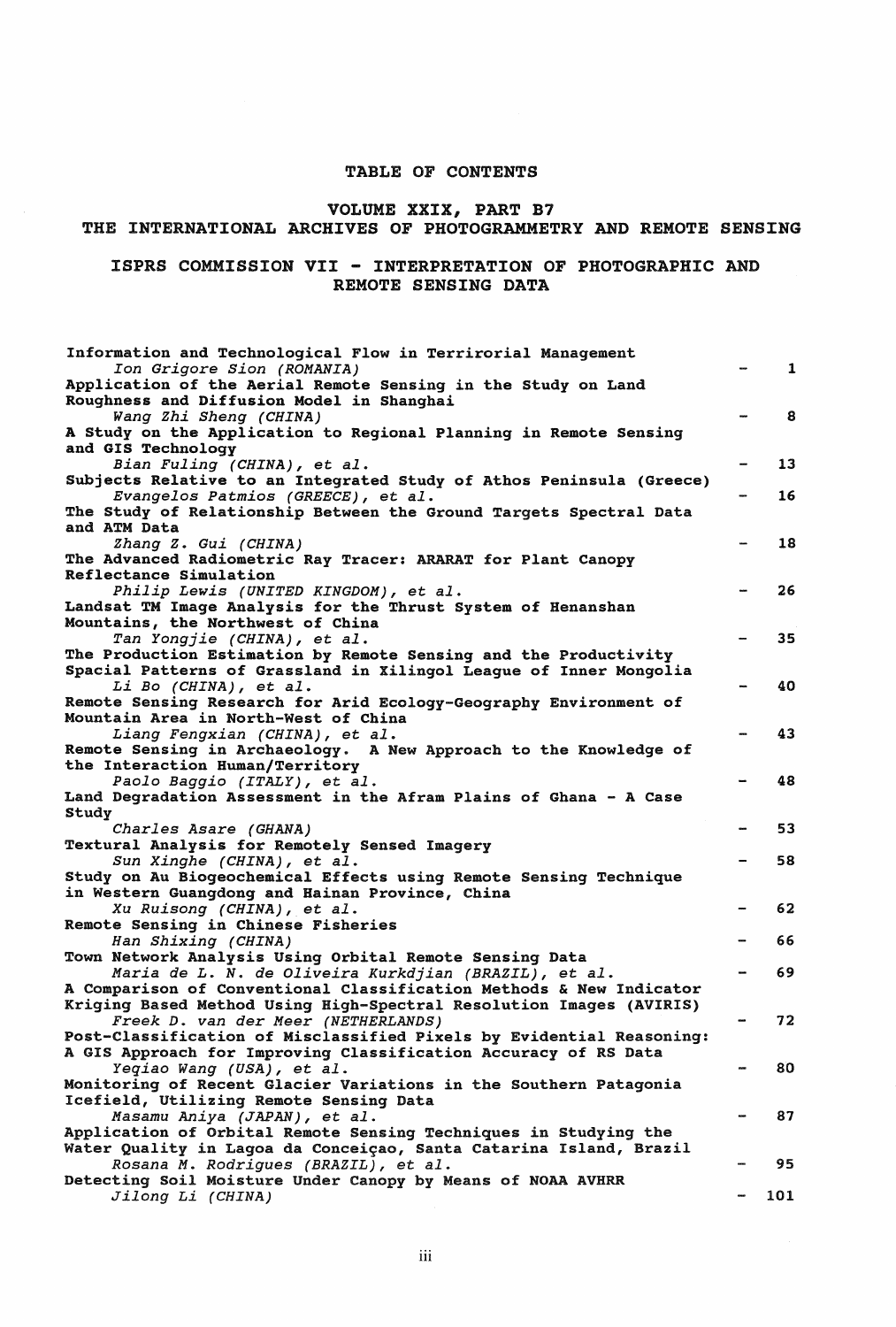| Sediment-Yield Model for Large Watershed by Using the AVHRR-NOAA<br>Satellite Data                           |                          |    |
|--------------------------------------------------------------------------------------------------------------|--------------------------|----|
| Osama M. Moussa (EGYPT)                                                                                      | $\overline{\phantom{a}}$ | 10 |
| GIS Supported Analysis on City Gathering in China<br>Ren Fuhu (JAPAN)                                        |                          | 10 |
| Remote Sensing Interpretation of Eastern Mecsek Mountains                                                    |                          |    |
| (SW Hungary) Focusing on Tectonic Elements                                                                   |                          |    |
| Mohamed Tolba (HUNGARY)                                                                                      |                          | 11 |
| Analytical Results of the Computer-Process Calculating the Snowpack                                          |                          |    |
| with Remote-Sensed Information in Xinjiang                                                                   |                          |    |
| Wang Shijie (CHINA), et al.<br>High Resolution Digital Imagery Applied to Vegetation Studies                 |                          | 12 |
| Cody A. Benkelman (USA), et al.                                                                              |                          | 12 |
| Effect of Water Ponding Paddy Fields on the Local Thermal                                                    |                          |    |
| Environment                                                                                                  |                          |    |
| Kunihiko Yoshino (JAPAN)                                                                                     |                          | 13 |
| Study on Soil Erosion Using Remote Sensing Technique in the Loess                                            |                          |    |
| Plateau of the North Shaanxi Province                                                                        |                          |    |
| Chen Chuqun (CHINA)                                                                                          |                          | 13 |
| Atmospheric Correction Model for Ground Surface Temperature Using a                                          |                          |    |
| Single IR Channel Data of Satellite                                                                          |                          |    |
| Takashi Machimura (JAPAN)                                                                                    |                          | 14 |
| Detection of Environmental Changes Caused by a Hydroelectric                                                 |                          |    |
| Station Construction on the Danube River Using Landsat Data                                                  |                          | 14 |
| George Büttner (HUNGARY)<br>Assessment of Grassland Production Using Information from                        |                          |    |
| Satellite Remote Sensing                                                                                     |                          |    |
| Katarzyna Dabrowska-Zielinska (POLAND), et al.                                                               |                          | 15 |
| Model Study of Basin Soil Loss (BSL) of Loess Plateau in China                                               |                          |    |
| Wang Zhi-hua (CHINA)                                                                                         |                          | 15 |
| Monitoring Environmental Impacts of Land and Water Development in                                            |                          |    |
| Sri Lanka with Aerial Survey Remote Sensing                                                                  |                          |    |
| Chakrin D. Gangodawila (SRI LANKA)                                                                           |                          | 15 |
| SPOT Survey of Agricultural Land Uses in the Brazilian Amazon                                                |                          |    |
| James B. Campbell (USA), et al.                                                                              |                          | 15 |
| Global Change Monitoring Based on the Eco-Climate Map                                                        |                          |    |
| Yoshiaki Honda (JAPAN), et al.                                                                               |                          | 16 |
| Soil Erosion Susceptibility Evaluation Based on GIS Technology                                               |                          | 17 |
| Sérgio D. A. F. Pinto (BRAZIL), et al.<br>Structural Characterization of Satellite Data Using Geostatistical |                          |    |
| Methods in Order to Evaluate Renewable Natural Resources                                                     |                          |    |
| Michel F. Massart (BELGIUM), et al.                                                                          |                          | 17 |
| A Digital Composite of DMSP Nighttime Image and NOAA/AVHRR Data                                              |                          |    |
| with Its Geographical Consideration                                                                          |                          |    |
| Yasunori Nakayama (JAPAN), et al.                                                                            |                          | 17 |
| Analysis and Correction Technique of Topographic Effect in Digital                                           |                          |    |
| Remote Sensing Image                                                                                         |                          |    |
| Liangcai Chu (CHINA), et al.                                                                                 |                          | 18 |
| A Conceptual Framework for Estimating Crop Growth Using Optical                                              |                          |    |
| Remote Sensing Data                                                                                          |                          |    |
| Jan G.P.W. Clevers (NETHERLANDS), et al.<br>GIS and Mathematical Models for Regionalization of Land Use      |                          | 18 |
| Planning in China                                                                                            |                          |    |
| Liu Chuang (CHINA), et al.                                                                                   |                          | 19 |
| Landsat-TM Data for Municipal Environmental Planning? Studies of                                             |                          |    |
| Vegetation Indices in the Urban Area                                                                         |                          |    |
| Matthias Achen (GERMANY)                                                                                     |                          | 20 |
| Cloud Free Mosaic Images                                                                                     |                          |    |
| Tsukasa Hosomura (THAILAND), et al.                                                                          |                          | 20 |
| Integrating Topographic, Spectral and Structural Data for                                                    |                          |    |
| Vegetation Mapping in Country Parks of Hong Kong                                                             |                          |    |
| Tung Fung (HONG KONG), et al.                                                                                |                          | 21 |
| Spectral Indicators of Vegetation Vigour of Beans (Phaseolus                                                 |                          |    |
| Vulgaris L.)<br>Antonio R. Formaggio (BRAZIL), et al.                                                        |                          | 22 |
|                                                                                                              |                          |    |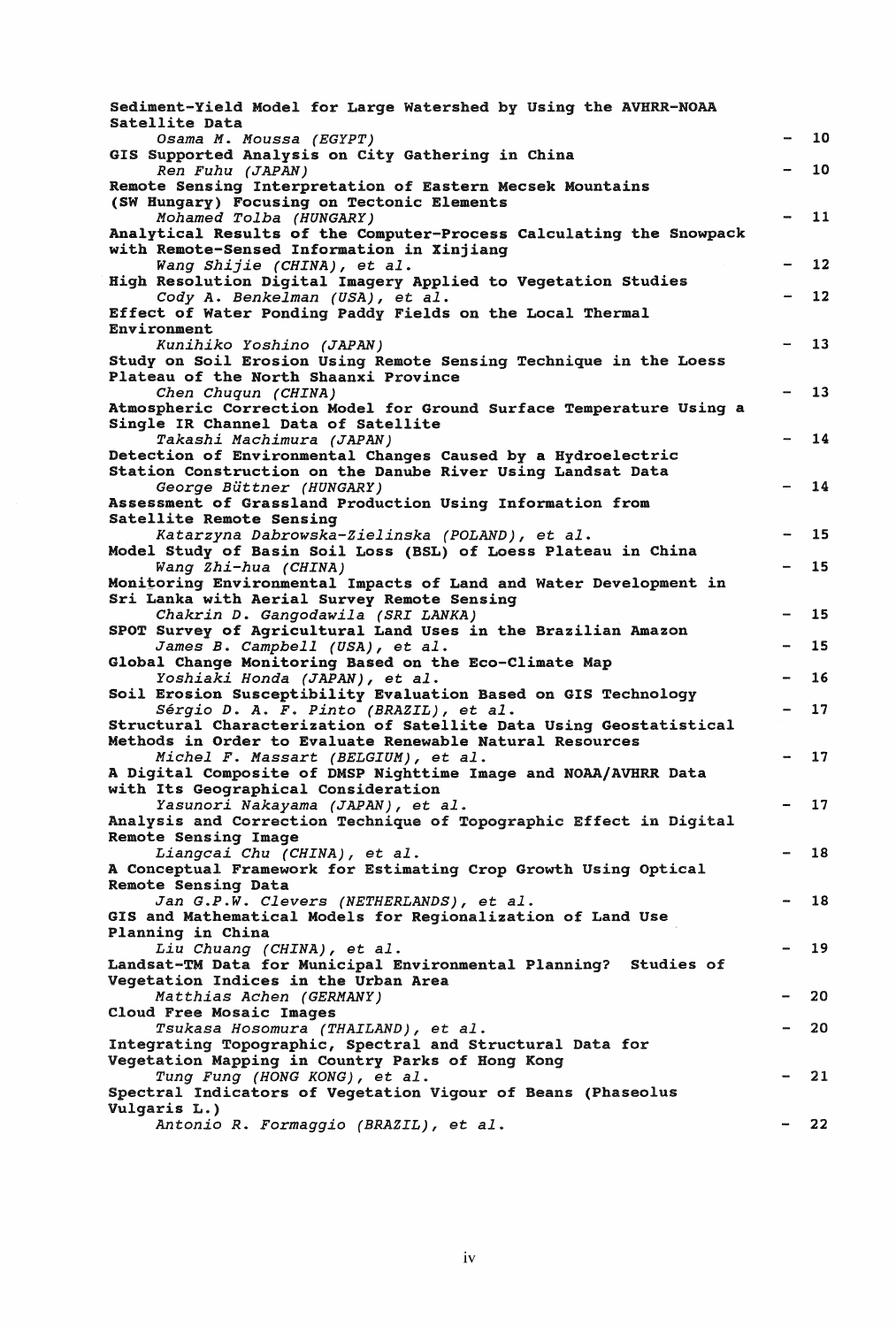| Regional Land Use Planning Based on Remote Sensing Data                                                                                |     |
|----------------------------------------------------------------------------------------------------------------------------------------|-----|
| Maria L.N.O. Kurkdjian (BRAZIL), et al.                                                                                                | 228 |
| Coastal Water Chlorophyll Estimation Using Landsat TM                                                                                  | 230 |
| Maycira P. de F. Costa (BRAZIL)<br>Recurrence Periods of Flooding Associated to TM Data within the                                     |     |
| Pantanal, Brazil                                                                                                                       |     |
| Joao S. V. da Silva (BRAZIL), et al.                                                                                                   | 235 |
| Potential Area Localization for Groundwater Exploration and Recharge                                                                   |     |
| in Paraiba do Sul Valley Using TM-Landsat - Sao Paulo State, Brazil                                                                    | 241 |
| Célio E. dos Anjos (BRAZIL), et al.<br>Indians of the South of Brazil - Environment Diagnosis of the                                   |     |
| Indian Reserves of the Paraná State - Brazil                                                                                           |     |
| Francisco L. Lange Jr. (BRAZIL), et al.                                                                                                | 246 |
| Grassland Type and Over Grazed Area Estimation Using Remote Sensing                                                                    |     |
| and Ground Data in Mongolia                                                                                                            |     |
| Mendbayaryn Badarch (MONGOLIA), et al.                                                                                                 | 254 |
| Aerial Photography, Photogrammetry and Microwave Remote Sensing<br>Instruments in the Verification Activities of the Open Skies Treaty |     |
| P. Winkler (HUNGARY), et al.                                                                                                           | 257 |
| Itamaracá Island Land Use Monitoring With Landsat-TM Multidate                                                                         |     |
| <b>Scenes</b>                                                                                                                          |     |
| Héber R. Compasso (BRAZIL), et al.                                                                                                     | 260 |
| Natural Resources Classification and Mapping in Large Area Using<br>Image Analysis of Landsat Thematic Mapper (TM) Data                |     |
| M Ghiassi Khalhogle (IRAN), et al.                                                                                                     | 265 |
| An Assessment of Merged SPOT Panchromatic and Multispectral Imagery                                                                    |     |
| for Detection of Disturbed Hill Forest Sites in Peninsular Malaysia                                                                    |     |
| Kamaruzaman Jusoff (UNITED KINGDOM)                                                                                                    | 271 |
| Blue Grama (Boutelouga gracilis) Rangeland Biomass Assessment at the                                                                   |     |
| Peak of the Rains in North-Central Mexico Using NOAA-AVHRR-LAC                                                                         | 277 |
| R. Rene Garcia-Daguer (UNITED KINGDOM)<br>Pollution Monitoring of Elbe River by Aerial Thermography                                    |     |
| Miloslav Krízek (CZECHOSLOVAKIA)                                                                                                       | 281 |
| Data Volume Reduction of Airborne Thematic Mapper Data Set for                                                                         |     |
| Crop Area Estimations                                                                                                                  |     |
| Flavio Deppe (UNITED KINGDOM)                                                                                                          | 284 |
| Essai d'Estimation de Cultures Annuelles à Partir d'une Nomenclature                                                                   |     |
| Établie sur une Image Satellitaire<br>Sylvain N'Kanza (FRANCE)                                                                         | 292 |
| Etude de Zones de Paturage du Moyen-Ouest Malgache a Partir de                                                                         |     |
| Donnees de Teledetection Avec le Systeme de K. Pearson                                                                                 |     |
| Konstantinos Perakis (FRANCE), et al.                                                                                                  | 295 |
| Sao Paulo State Natural Vegetation Monitoring                                                                                          |     |
| M. Covre (BRAZIL), et al.                                                                                                              | 302 |
| Use Remote Sensing Data to Inventory Ecologic Environment in Hulun<br>Lake                                                             |     |
| Liu Huimin (CHINA), et al.                                                                                                             | 307 |
| NOAA/AVHRR Data and Vegetation Zonality of the Loess Plateau                                                                           |     |
| Zhou Yingchun (CHINA), et al.                                                                                                          | 315 |
| Estimating Surface Albedo in Alpine Tundra Using the Landsat                                                                           |     |
| Thematic Mapper and Digital Terrain Data                                                                                               | 317 |
| Douglas G. Goodin (USA), et al.<br>TM/Landsat Images for Pedological Survey under Brazilian Northeast                                  |     |
| Semi-Arid Conditions                                                                                                                   |     |
| Sonia B. Perdigao de Oliveira (BRAZIL), et al.                                                                                         | 320 |
| Situation of the Mineral Activities in the Paraiba Valley (Sao Paulo                                                                   |     |
| State, Brazil) Showed on the TM-Landsat                                                                                                |     |
| Tomoyuki Ohara (BRAZIL), et al.                                                                                                        | 325 |
| Fourier Analysis of Multitemporal Vegetation Index Data                                                                                | 329 |
| Yunqing Li (JAPAN), et al.<br>A Synthetic Method for Information Extraction of Salinity of Soil                                        |     |
| Wanglu Peng (CHINA), et al.                                                                                                            | 334 |
| Analytical Approximation of Atmospheric Correction in Rugged Terrain                                                                   |     |
| Harriet H. Kagiwada (JAPAN), et al.                                                                                                    | 340 |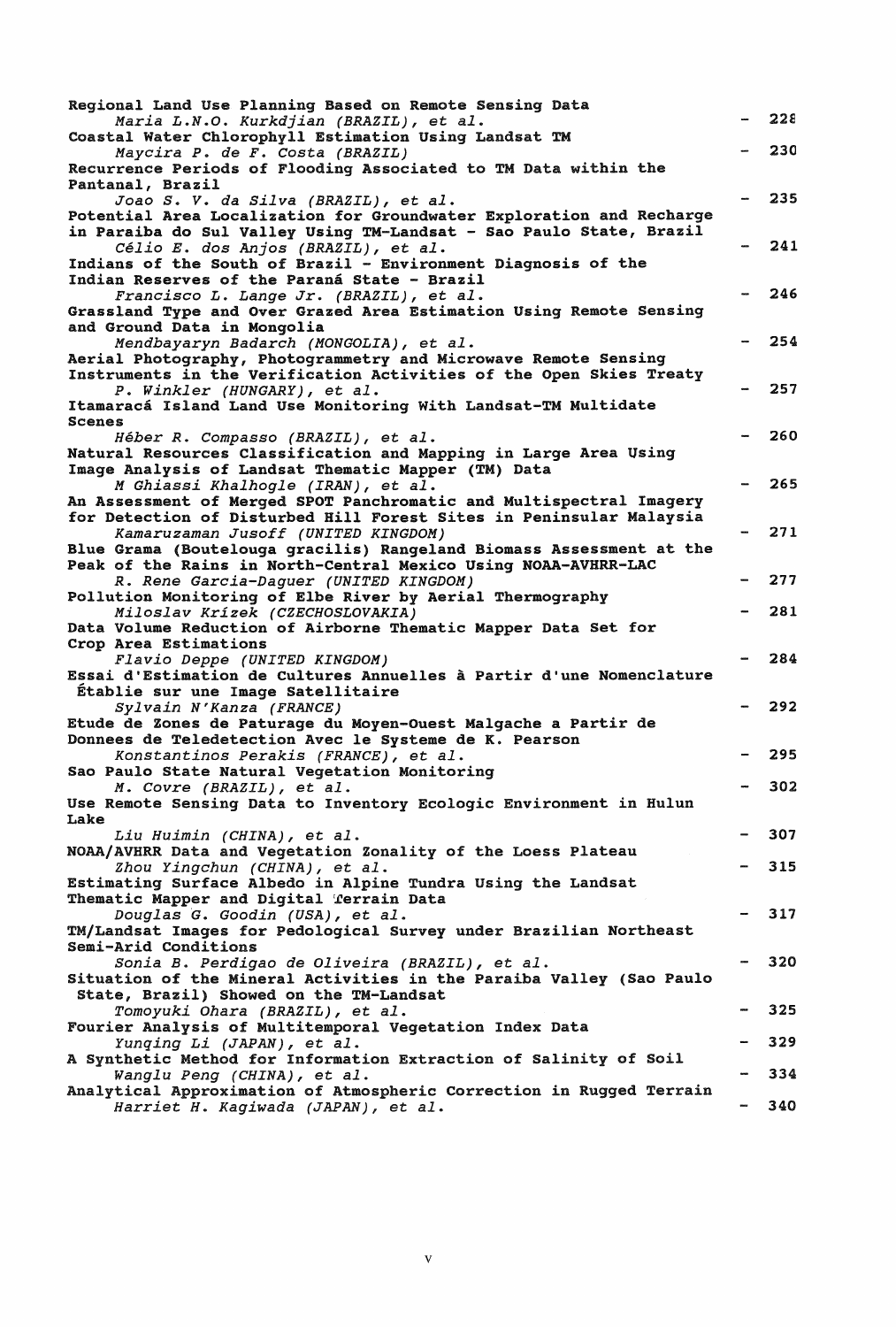| A Fast Contextual Classifier for Information Extraction from                                                             |     |
|--------------------------------------------------------------------------------------------------------------------------|-----|
| Remotely Sensed Imagery<br>Peng Gong (CANADA)                                                                            | 346 |
| Multistage Data Evaluation for Geomorphological Mapping in Part of                                                       |     |
| Doon Valley (UP) - India<br>Rajiv Chopra (INDIA)                                                                         | 352 |
| Monitoring of Tropical Forest Fire by Satellite Remote Sensing                                                           |     |
| Shoji Takeuchi (JAPAN), et al.                                                                                           | 357 |
| Utilization of Vector Radiothermal Fields for Solving Remote Sensing<br>and Image Interpretation Problems                |     |
| Yu K. Shestopalov (RUSSIA), et al.                                                                                       | 363 |
| Monitoring Water Quality in a Small Mexican Coastal Lagoon with                                                          |     |
| "Simultaneous" Landsat Imagery: Multi-Temporal Approach                                                                  |     |
| Pilar Ruiz-Azuara (MEXICO)<br>On the Feasibility of Dynamic Monitoring of Temperature of                                 | 367 |
| Vegetative Canopy by NOAA-AVHRR Data                                                                                     |     |
| Xu Xiru (CHINA), et al.                                                                                                  | 376 |
| Application of the Image Interpretation from Airphotos Taken in the                                                      |     |
| Different Periods for the Debris Flow Research                                                                           |     |
| Zhang Renlin (CHINA)<br>Tectonic Study Around Indore (Central India) with Emphasis on                                    | 381 |
| Seismology Using Visual & Digital Image Processing Techniques                                                            |     |
| Siddharth K. Soni (INDIA)                                                                                                | 389 |
| Studies on Stability Evaluation with Remote Sensing and Geophysical                                                      |     |
| Data in Hainan Island China<br>Wang Pin Qing (CHINA), et al.                                                             | 395 |
| Large-Scale Rock-Mass Movement at Longshou Mountain, Gansu Province                                                      |     |
| China                                                                                                                    |     |
| Wang Yuming (CHINA)                                                                                                      | 401 |
| Applications of Landsat TM Data for Mapping of Red Tide Distribution                                                     |     |
| in Bouhai Bay<br>Jilong Li (CHINA), et al.                                                                               | 405 |
| Systematic Technology for Remote Sensing and Information practising                                                      |     |
| in the Methodic Research on Planning Business of Modern Urban, Rural                                                     |     |
| Liu Bin-yi (CHINA), et al.                                                                                               | 409 |
| Rainfall Determination by Using the AVHRR-NOAA Satellite Cloud<br>Coverage                                               |     |
| Osama M. Moussa (EGYPT)                                                                                                  | 415 |
| Use of Remotely Sensed and Terrestrial Images in Search and                                                              |     |
| Classification of Agricultural Soil                                                                                      |     |
| Massoud S. Wheda (LIBYA), et al.<br>Using GIS to Estimate Agricultural Evapotranspiration in Idaho                       | 418 |
| Anthony Morse (USA)                                                                                                      | 422 |
| Application of Space Remote Sensing Images for the Study of the                                                          |     |
| Vicissitudes of the Disaster Environment on the Silk Road                                                                |     |
| Liu Hongxue (CHINA)                                                                                                      | 426 |
| IRS-1A and Landsat Data in Mapping Deccan Trap Flows Around Pune,<br>India:<br>Implications on Hydrogeological Modelling |     |
| Vivek S. Kale (INDIA), et al.                                                                                            | 429 |
| Laser Remote Sensing of Forest and Crops in Genetic-Rich Tropical                                                        |     |
| Areas                                                                                                                    |     |
| Edgardo Gerck (USA), et al.                                                                                              | 436 |
| A Study on the Relationships Between Human Activities and Biosphere<br>Using Satellite Data                              |     |
| Shintaro Goto (JAPAN), et al.                                                                                            | 439 |
| Enhanced Radiometric Functions for Homogeneous Materials                                                                 |     |
| Khalil I. Jassamm (USA)                                                                                                  | 446 |
| Discrimination of Peatlands and Mineral Soil Lands Using Multisource                                                     |     |
| Remote Sensing Data<br>Kari Lahti (FINLAND), et al.                                                                      | 452 |
| Developing Tasseled Cap Transformation for SPOT HRV Reflectance Data                                                     |     |
| Chang Yuan Ji (UNITED KINGDOM)                                                                                           | 457 |
| Application of Remote Sensing in Studies of Water Quality in                                                             |     |
| the Amazon Region: A General View                                                                                        | 461 |
| Anastacio A. Juras (BRAZIL)                                                                                              |     |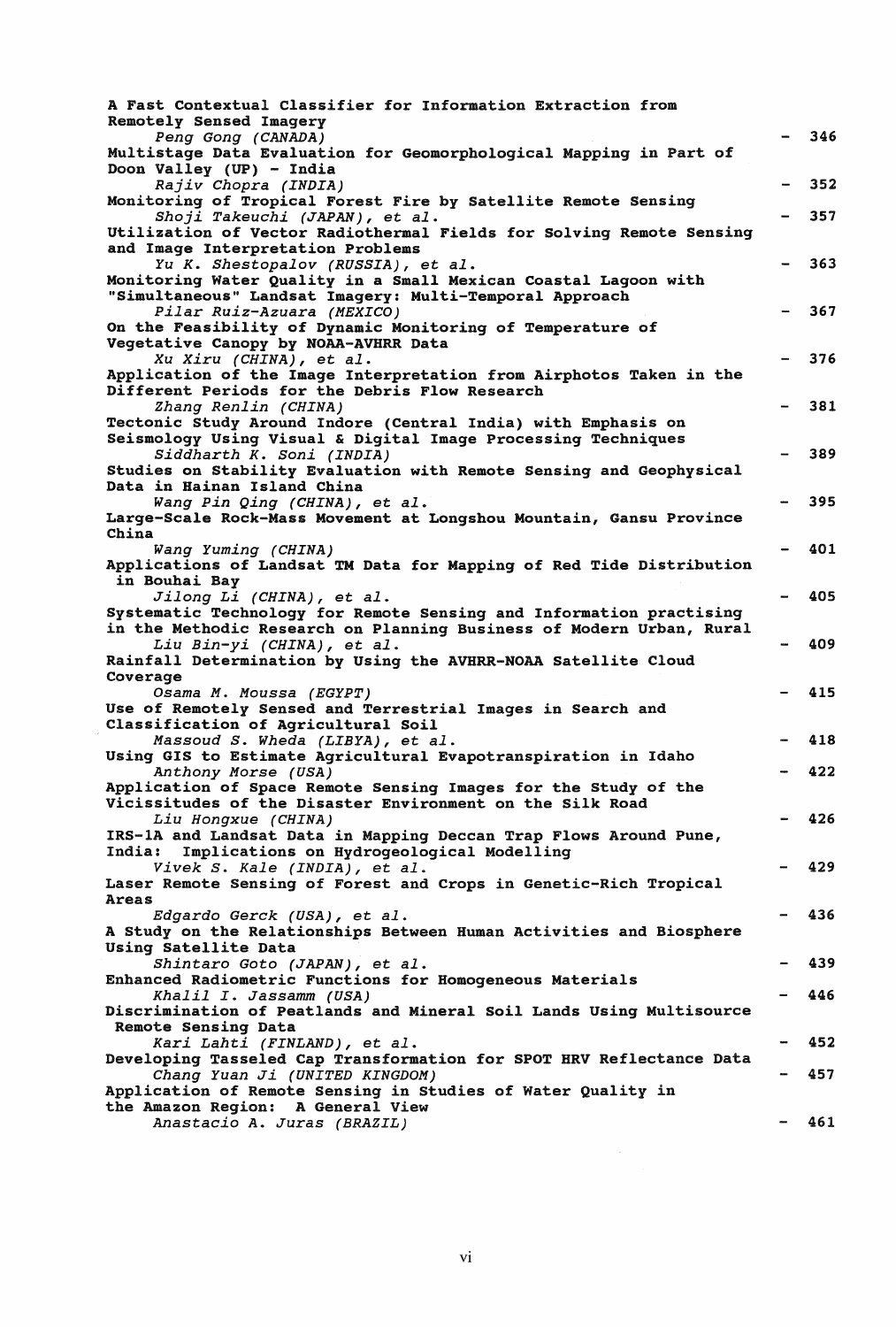| The Integration of Remote Sensing and GIS Technologies for Land<br>Development and Irrigation Potential in the State of Ceara, Brazil<br>Harendra S. Teotia (BRAZIL), et al. | 466 |
|------------------------------------------------------------------------------------------------------------------------------------------------------------------------------|-----|
| Ancillary Data Extraction Using Numeric and Symbolic Information: A<br>Neural Network Approach                                                                               |     |
| El-hadi Zahzah (FRANCE), et al.<br>Landslide Monitoring for Presumption of Underground Slide Surface                                                                         | 473 |
| Norikazu Yoshizawa (JAPAN)<br>Analysis of the Relationship Between Global Vegetation Index and                                                                               | 478 |
| <b>Climate Factors</b><br>Xuemei Bai (JAPAN)                                                                                                                                 | 486 |
| Monitoring and Analysis of Urban Trends of Greater Cairo Using<br>Multitemporal Satellite-Imagery<br>Marion Czeranka (GERMANY)                                               | 494 |
| Monitoring and Predicting Strong Earthquakes Using NOAA Data<br>Guangsi Huang (CHINA), et al.                                                                                | 499 |
| Vegetation Conservation Using A 3-D GIS at Yangmingshan National<br>Park                                                                                                     |     |
| Ching-Nan Liu (CHINA-TAIPEI), et al.<br>Land Use Evaluation: Case Study in Brazil                                                                                            | 504 |
| Madalena N. Pereira (BRAZIL), et al.<br>Spectral Analysis Applications in Digital Image Processing                                                                           | 507 |
| J. A. Rod Blais (CANADA), et al.<br>Using Remote Sensing to Evaluate Spatial Dependence in a Wheat                                                                           | 511 |
| Breeding Trial<br>Shane T. Ball (USA), et al.                                                                                                                                | 516 |
| Real Time Monitoring of Turbid Water by Using Video Camera,<br>Personal Computer and Image Processing                                                                        |     |
| Nobuyuki Mizutani (JAPAN), et al.<br>New Methods Provided in Remote Sensing for Investigating the Earth                                                                      | 520 |
| Vladimir E. Nekos (UKRAINE)<br>Technologies for Geological and Environment Protection Projects                                                                               | 525 |
| Using Remote Sensing Data and Field Spectrometric Measurements                                                                                                               | 527 |
| Alexei V. Pertsov (RUSSIA), et al.<br>Knowledge Based Approach for Enhancement of Remotely Sensed Data                                                                       |     |
| Kiron K. Rao (INDIA), et al.<br>The Role of Satellite Remote Sensing in Precipitation Forecasting,                                                                           | 533 |
| Rainfall Estimation and Water Management<br>Frances C. Parmenter-Holt (USA)                                                                                                  | 538 |
| Development and Enhancement of Urban and Suburban Environments<br>Using Space Borne Data                                                                                     |     |
| Harendra S. Mehta (INDIA), et al.<br>Evolution Spatiotemporelle de la Baie de Loango (Congo)                                                                                 | 542 |
| Jean Tchicaya (CONGO)<br>Stereophotogrammetric Aerial Surveys of Waves                                                                                                       | 548 |
| Frithjof Voss (GERMANY)                                                                                                                                                      | 556 |
| Remote Measurement of Sea Water Temperature, Salinity and Thickness<br>of Oil Film Using Water Raman Scattering                                                              |     |
| Svetlana V. Patsayeva (RUSSIA)<br>Dual Filter of Digital Image Processing                                                                                                    | 561 |
| Jiang Yu (UNITED KINGDOM)<br>The Application of Neural Networks to the Floristic Classification                                                                              | 566 |
| of Remote Sensing and GIS Data in Complex Terrain<br>Richard W. Fitzgerald (AUSTRALIA), et al.                                                                               | 570 |
| SPOT Imagery for Classification of Urban Land Use: A Comparison with<br>Landsat TM Imagery - A Study of Belo Horizonte Area                                                  |     |
| Sandra M. Fonseca da Costa (BRAZIL), et al.                                                                                                                                  | 575 |
| Exploration of Aggregate Materials with Geomorphologic and<br>Geotechical Techniques                                                                                         |     |
| Demetre P. Argialas (GREECE), et al.<br>Image Classification from Category Proportions Among Mixels                                                                          | 583 |
| Masao Matsumoto (JAPAN), et al.<br>Extraction of Linear Geologic Structures from Remote Sensing Orbital                                                                      | 588 |
| Images<br>Arnaldo de Albuquerque Araújo (BRAZIL), et al.                                                                                                                     | 592 |
|                                                                                                                                                                              |     |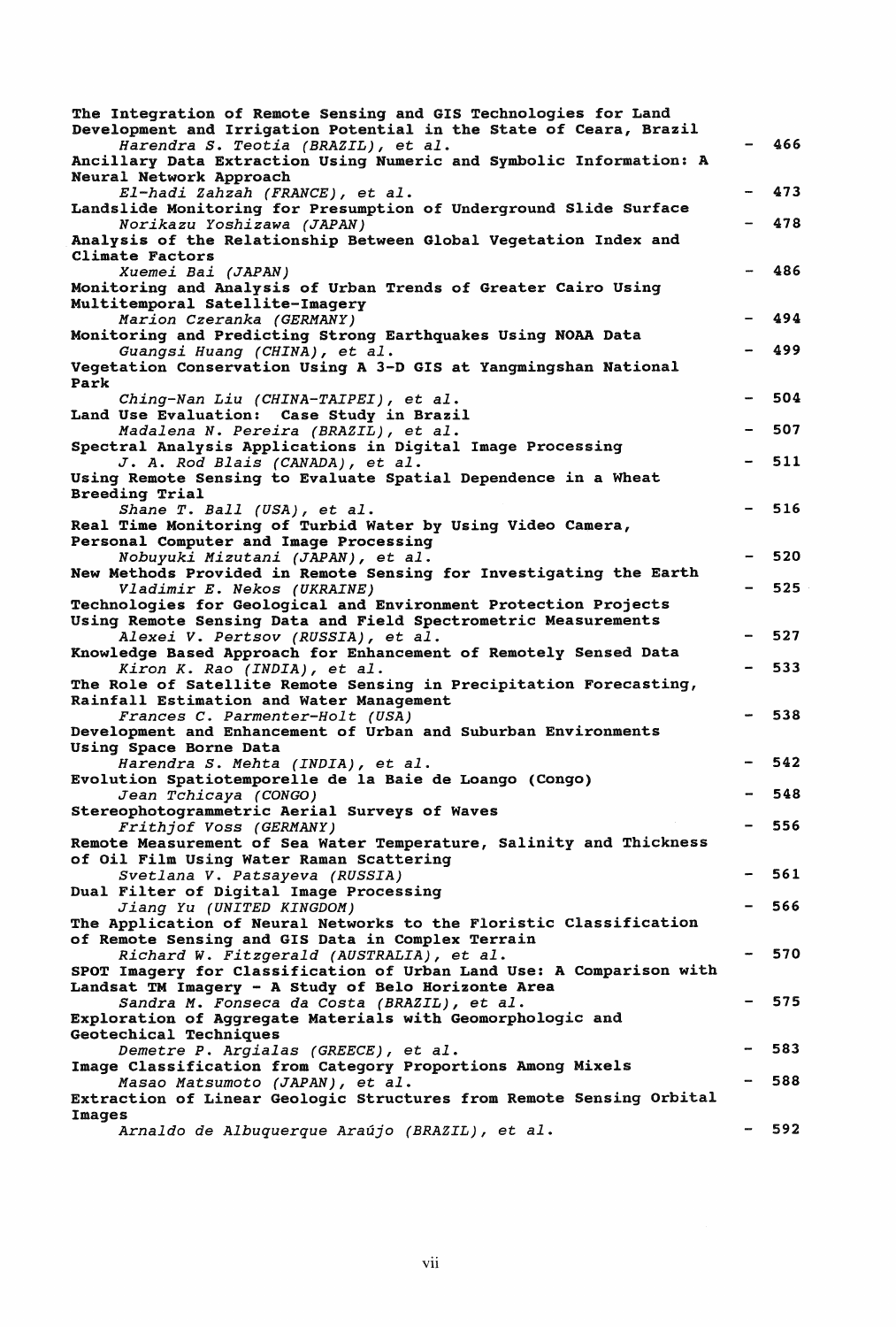| Retrieval Bare-Soil Moisture Using L-Band SAR                        |     |
|----------------------------------------------------------------------|-----|
| Jiancheng Shi (USA), et al.                                          | 595 |
| Improving Urban Planning by Integrated Utilization of Remote Sensing |     |
| and GIS's                                                            | 598 |
| Jun Chen (CANADA)                                                    |     |
| Non-Parametric Texture Analysis Using Neural Network                 |     |
| Sunpyo Hong (JAPAN), et al.                                          | 601 |
| Control Strategies for an Expert System to Interpret Landforms       |     |
| Abdullah Al-Garni (USA), et al.                                      | 605 |
| The Use of SPOT Data for Establishing a Correlation of Satellite     |     |
| Imagery and Income Levels in Mexico City                             |     |
| Elizabeth A. Dudley-Murphy (USA), et al.                             | 613 |
| Monitoring Urban and Land Use Trends in the Greater Cairo            |     |
| Metropolitan Area Using Landsat Data                                 |     |
| Adel F. Abdel-Kader (EGYPT), et al.                                  | 619 |
| Monitoring, Positioning and Quantification of the Human Settlement   |     |
| in the Fishermen's Community in the Coast of Goiana-PE - Brazil      |     |
| José J. de Seixas (BRAZIL), et al.                                   | 620 |
| The Impact Caused by the Construction of Itaipu Hydroelectric        |     |
| Reservoir in the Nearby Urban Structures                             |     |
|                                                                      | 626 |
| Celso G. Dias Jr. (BRAZIL), et al.                                   |     |
| Laser Fluorescent Diagnostics of Dissolved Organic Matter in         |     |
| Natural Water                                                        |     |
| Elena M. Filippova (RUSSIA)                                          | 631 |
| Angle-Gauge Sampling of Tree Crown Diameters for Forest Inventory    |     |
| Using Aerial Photographs                                             |     |
| Lawrence R. Gering (USA)                                             | 635 |
| Integration of Information on Vegetation Derived from landsat        |     |
| Thematic Mapper Data into a National Forest GIS                      |     |
| David L. Evans (USA), et al.                                         | 643 |
| Developing Spatial Reclassification Techniques for Improved Land-Use |     |
| Monitoring Using High Spatial Resolution Images                      |     |
| Michael J. Barnsley (UNITED KINGDOM), et al.                         | 646 |
| Influence of Forest Stand Parameters on Vegetation Indices Used      |     |
| for Coniferous Forest Damage Assessment                              |     |
| Jonas Ardö (SWEDEN)                                                  | 655 |
| Effect of Polarization on Radar Backscatter in Relation to Slash     |     |
| Pine Stand Biomass Using Aircraft and SIR-B Data                     |     |
|                                                                      | 661 |
| Yousif A. Hussin (NETHERLANDS), et al.                               |     |
| Aerial Space Information Processing in the Integrated                |     |
| Geoinformational System of Forest Monitoring                         |     |
| Mark D. Breido (RUSSIA)                                              | 668 |
| Multi-Source National Forest Inventory of Finland                    |     |
| Erkki O. Tomppo (FINLAND), et al.                                    | 671 |
| Mapping Rural Land Use in Selected Subsistence Farming Areas of      |     |
| South Africa, Using Remote Sensing Products                          |     |
| Edward M. Makhanya (SOUTH AFRICA), et al.                            | 675 |
| Four Decades of Progress in Photographic Interpretation Since the    |     |
| Founding of Commission VII(IP)                                       |     |
| Robert N. Colwell (USA)                                              | 683 |
| Estimating APAR by Means of Vegetation Indices: A Sensitivity        |     |
| Analysis                                                             |     |
|                                                                      | 691 |
| Jan G.P.W. Clevers (NETHERLANDS), et al.                             |     |
| Intercomparison of Multisensor Satellite Images(IP)                  | 699 |
| Gérard Guyot (FRANCE), et al.                                        |     |
| Estimating Foliar Chemical Concentrations with the Airborne          |     |
| Visible/Infrared Imaging Spectrometer (AVIRIS)                       |     |
| Paul J. Curran (UNITED KINGDOM)                                      | 705 |
| Soil Optical Properties and Environmental Applications of Remote     |     |
| Sensing                                                              |     |
| Richard Escadafal (FRANCE), et al.                                   | 709 |
| Analyse et Correction des Effects de la FTM sur les Images de        |     |
| <b>SPOT-HRV</b>                                                      |     |
| Xing-Fa Gu (FRANCE)                                                  | 716 |

 $\sim$   $\sim$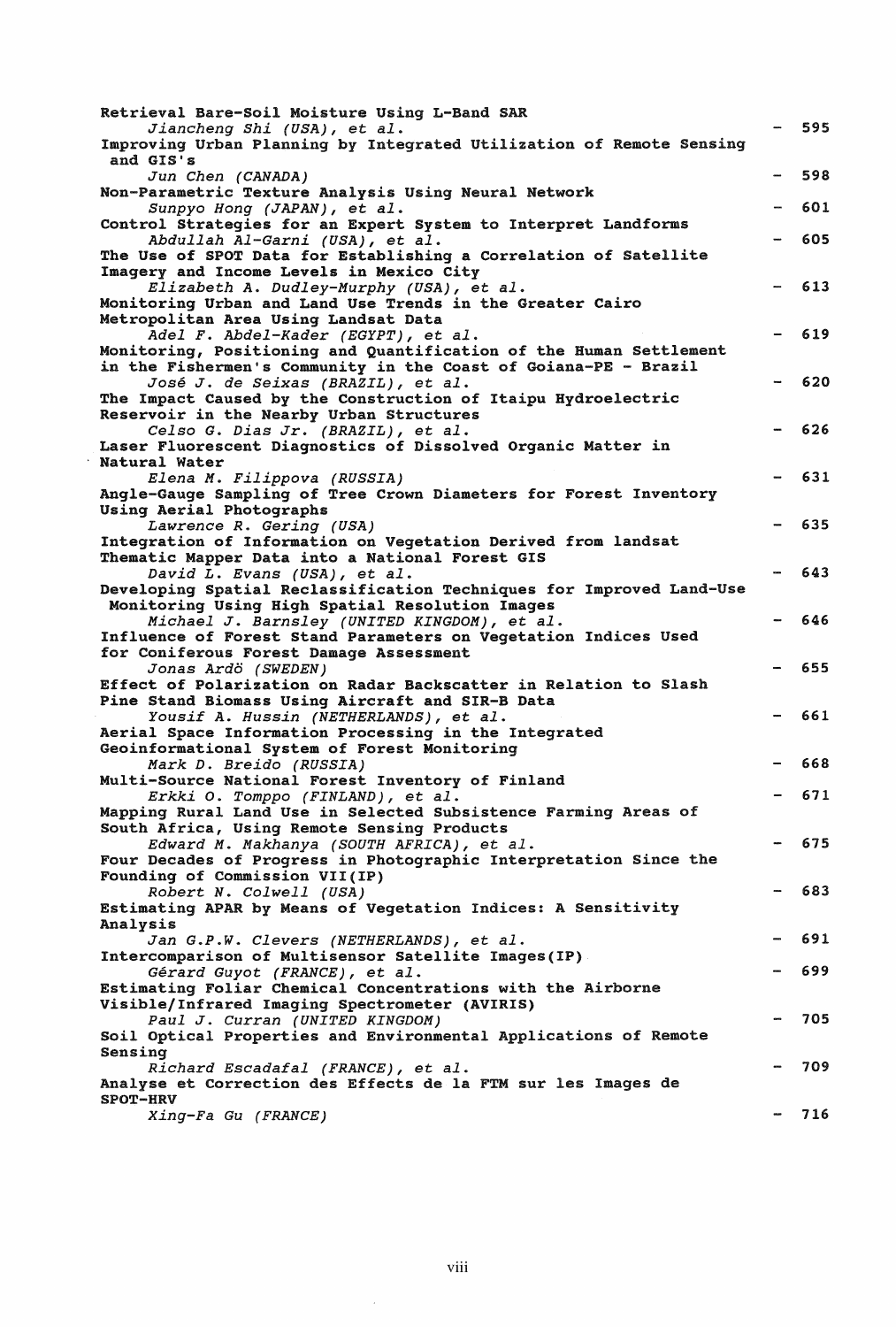| Geometric Optics Modelling of the Polarized Back-Scattering from a<br>Vegetation Layer with Rough Ground Surface Boundary<br>Sune R. J. Axelsson (SWEDEN)                     | 722 |
|-------------------------------------------------------------------------------------------------------------------------------------------------------------------------------|-----|
| A Comparative Evaluation of Ratio Transformed and Enhanced Thematic<br>Mapper Images in Landcover Classification of Sahel Region of Africa<br>Joel I. Igbokwe (GERMANY)       | 730 |
| Dynamic Monitoring of Earth Surface Environment<br>Mendbayaryn Badarch (MONGOLIA), et al.                                                                                     | 738 |
| Application of Remote Sensing and GIS for Renewable Resources<br>Damaged by Typhoon 'Gay' : Chumphon Province(IP)<br>Manu Omakupt (THAILAND)                                  | 744 |
| Detection of Sub-Surface Coal Fires Using Landsat Thematic Mapper<br>Data                                                                                                     |     |
| Arthur P. Cracknell (UNITED KINGDOM), et al.<br>Generation of Land Disaster Risk Map from LANDSAT TM and DTM Data                                                             | 750 |
| Masataka Takagi (JAPAN), et al.<br>"A Good, A Better or the Best Remote Sensing Application System"<br>for Tropical Rain Forest Survey in the Amazon Region                   | 754 |
| G. Sicco Smit (NETHERLANDS)<br>Deforestation Estimates in AVHRR/NOAA and TM/Landsat Images for a<br>Region in Central Brazil                                                  | 760 |
| Silvana Amaral (BRAZIL)<br>Canada's Tropical Forestry Initiative in Latin America - An                                                                                        | 764 |
| Airborne SAR Program<br>Frederick Campbell (CANADA), et al.<br>Collection and Interpretation of Color Infrared and Thermal Infrared                                           | 768 |
| Imagery of Landfill Covers<br>Christopher Stohr (USA), et al.<br>Principles for Model Independent Design of Environment Monitoring                                            | 771 |
| Systems<br>Peter Orbay (HUNGARY)<br>Soil Salinity Mapping in the Nile Delta, Egypt Using Remote Sensing                                                                       | 779 |
| Techniques<br>M. A. Abdel-Hamid (NETHERLANDS), et al.<br>Remote Sensing Data and Geographic Information Systems for the                                                       | 783 |
| Characterization of Areas of Soil Erosion<br>Mario Valério-Filho (BRAZIL), et al.                                                                                             | 788 |
| Hierarchization of Landscape in the Island of Santa Catarina,<br>Southern Brazil, by Using TM Landsat-5 and Multispectral SPOT Images<br>Rosana M. Rodrigues (BRAZIL), et al. | 792 |
| The Use of the Remote Sensing Technique in the Geographical<br>Problems of Peru                                                                                               | 799 |
| Mario Gonzales (PERU), et al.<br>Remote Sensing and GIS Contribution for an Environmental Planning<br>Proposal                                                                |     |
| Fabrizio Jemma (ITALY)<br>A Hybrid Formalism for Representation and Interpretation of Image<br>Knowledge                                                                      | 803 |
| Francisco A. T. F. da Silva (BRAZIL)<br>Frame Representation of Ecological Models in Forestry Planning                                                                        | 810 |
| Tao Chen (JAPAN), et al.<br>Supervised Classification to Land Cover Mapping in Semi-Arid                                                                                      | 816 |
| Environment of NE Brazil Using Landsat-TM and SPOT Data<br>Klaus A. Ulbricht (BRAZIL), et al.                                                                                 | 821 |
| Dynamic Geoecology: Aerospace Monitoring, Mapping, and Forecasting(IP)<br>Boris V. Vinogradov (RUSSIA)<br>Background Effects on Reflectance and Derivatives in an Open Canopy | 828 |
| Forest Using Airborne Imaging Spectrometer Data<br>Yoshio Awaya (JAPAN), et al.<br>Monitoring Renewable Natural Resources - A Joint Proposal of the                           | 836 |
| Eastern-Central European Countries (IP)<br>Gabor Remetey-Fülöpp (HUNGARY), et al.                                                                                             | 844 |
| Remote Sensing for Crop Inventory of Egypt's Old Agricultural Lands<br>Mona El Kady (USA), et al.                                                                             | 848 |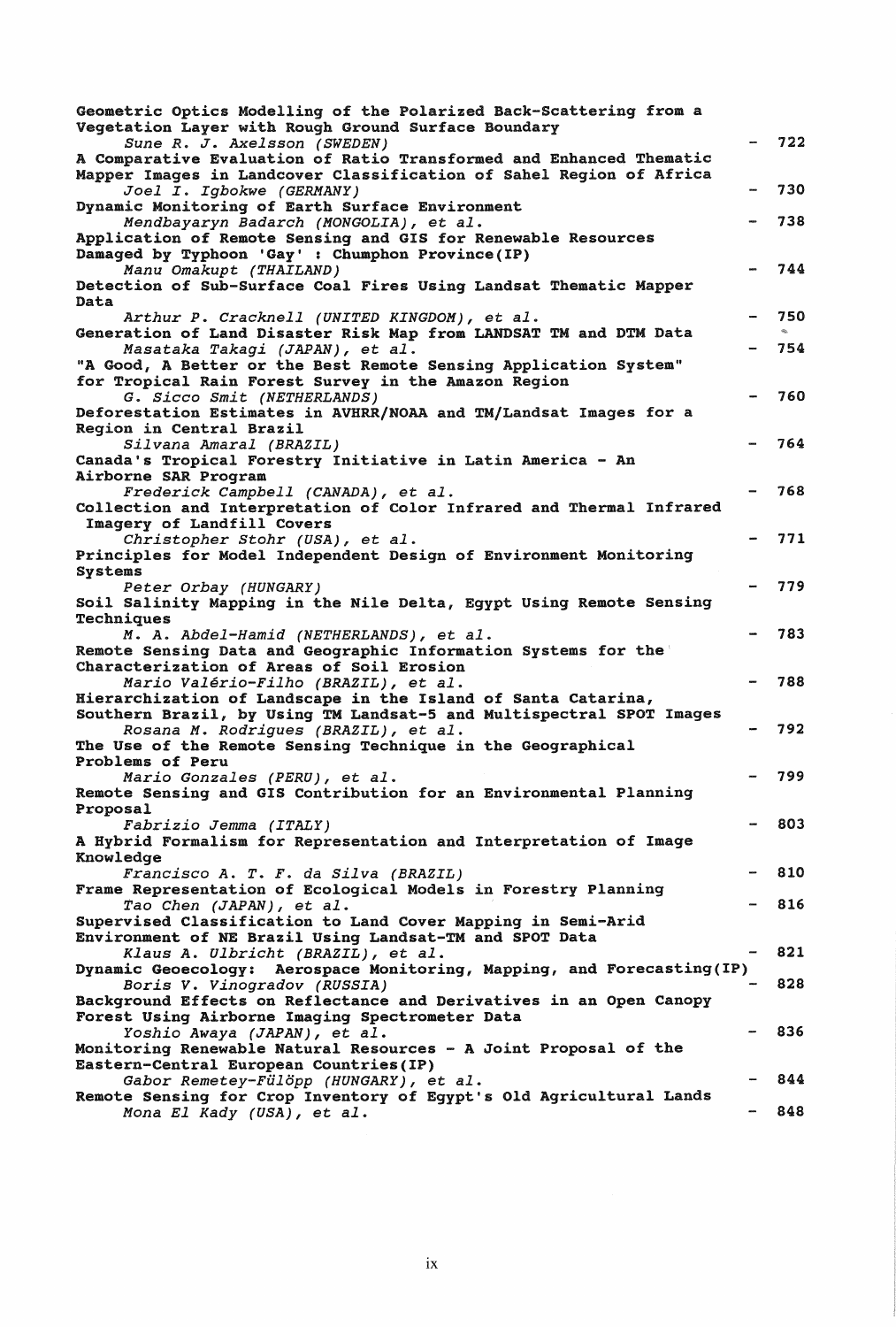| Remote Sensing for Forest Management - The Swedish ISY Contribution<br>Projects                                                        |     |
|----------------------------------------------------------------------------------------------------------------------------------------|-----|
| Henrik Österlund (SWEDEN), et al.                                                                                                      | 856 |
| Quantative Soil Erosion Mapping and Classification in China Using<br>GIS & Remote Sensing Techniques From the Xichang Area in SW China |     |
| Yu Jiang (UNITED KINGDOM), et al.<br>Soil Erosion Assessment and Simulation by Means of SGEOS and                                      | 859 |
| Ancillary Digital Data                                                                                                                 | 865 |
| Carsten Jurgens (GERMANY)<br>Landsat and SPOT Investigations in Sinai Peninsula, Egypt<br>Adel F. Abdel-Kader (EGYPT), et al.          | 873 |
| Quaternary Mapping in Glaciated and Vegetated Areas Using SAR and                                                                      |     |
| Multispectral Images                                                                                                                   |     |
| Vernon Singhroy (CANADA), et al.                                                                                                       | 874 |
| Laser Remote Sensing of Phytoplankton and Organic Matter in the Sea<br>Water                                                           |     |
| A. M. Chekalyuk (RUSSIA), et al.                                                                                                       | 878 |
| Coastal Zone Resource Analysis Surrounding the Tanimbar Island,<br>Indonesia Using the Digitally Processed LANDSAT TM Imagery          |     |
| Indroyono Soesilo (INDONESIA)                                                                                                          | 886 |
| Atmospheric Correction of Landsat/TM Data Over Mountainous Terrain<br>Gilbert Kattenborn (GERMANY)                                     | 891 |
| Laser Remote Sensing of Phytoplankton Photosynthetic Activity                                                                          |     |
| In-Situ                                                                                                                                |     |
| Alexander M. Chekalyuk (RUSSIA), et al.                                                                                                | 897 |
| Multisensor and Multitemporal Satellite Data for Runoff Forecast                                                                       |     |
| in High Alpine Environment (IP)                                                                                                        |     |
| A. N. Swamy (ITALY), et al.                                                                                                            | 901 |
| Cloud Classification on the Basis of NOAA-APT Data Using a Fuzzy                                                                       |     |
| Logic Approach                                                                                                                         |     |
| Uta Heinzmann (SWITZERLAND)                                                                                                            | 908 |
| Estimating Evapotranspiration Within the Colorado Alpine Tundra with                                                                   |     |
| Landsat Thematic Mapper                                                                                                                |     |
| Claude R. Duguay (CANADA)                                                                                                              | 914 |
| Atmospheric Correction of Angular Measurements Above an                                                                                |     |
| Inhomogeneous and Non-Labertian Surface                                                                                                |     |
| Andrey A. Ioltukhovski (RUSSIA)                                                                                                        | 919 |
| Experimental Approach for Urban Structure Identification Using                                                                         |     |
| Remotely Sensed Imagery<br>Mitsunori Yoshimura (JAPAN), et al.                                                                         | 926 |
| Urban Spatial Attributes from Satellite Remote Sensing Using End                                                                       |     |
| Member Analysis and Variability Measures (IP)                                                                                          |     |
| Bruce C. Forster (AUSTRALIA), et al.                                                                                                   | 930 |
| A GIS Approach to Population Estimation in a Complex Urban                                                                             |     |
| Environment Using SPOT Multispectral Images                                                                                            |     |
| Chor P. Lo (USA)                                                                                                                       | 935 |
| Exploring the Discriminating Power of Texture in Urban Image                                                                           |     |
| Analysis                                                                                                                               |     |
| Christopher J. Webster (UNITED KINGDOM), et al.                                                                                        | 942 |
| Analysis of Vegetation Indices in Urban Areas from TM-Landsat and                                                                      |     |
| HRV-SPOT Orbital Data                                                                                                                  |     |
| Ana L. R. Carrara (CANADA), et al.                                                                                                     | 949 |
| Integration of Primary Data Acquisition and Interpretation of Remote                                                                   |     |
| Sensing Data in Town-Planning and City-District-Renewal                                                                                |     |
| Peter Gerlach (GERMANY)                                                                                                                | 957 |
| Fuzzy Classification of Satellite Imagery by Neural Networks                                                                           |     |
| Eihan Shimizu (JAPAN)                                                                                                                  | 964 |
| Object Based Reclassification of High Resolution Digital Imagery                                                                       |     |
| for Urban Land-Use Monitoring                                                                                                          |     |
| Stuart L. Barr (UNITED KINGDOM)                                                                                                        | 969 |
| GERES: A Prototype Expert System for the Geometric Rectification of                                                                    |     |
| <b>Remotely-Sensed Images</b>                                                                                                          |     |
| M. I. Heard (UNITED KINGDOM), et al.                                                                                                   | 977 |
| A Methodology to Design an Expert System for Remote Sensing                                                                            |     |
| Technology Management                                                                                                                  |     |
| Andrew Finegan (AUSTRALIA)                                                                                                             | 982 |